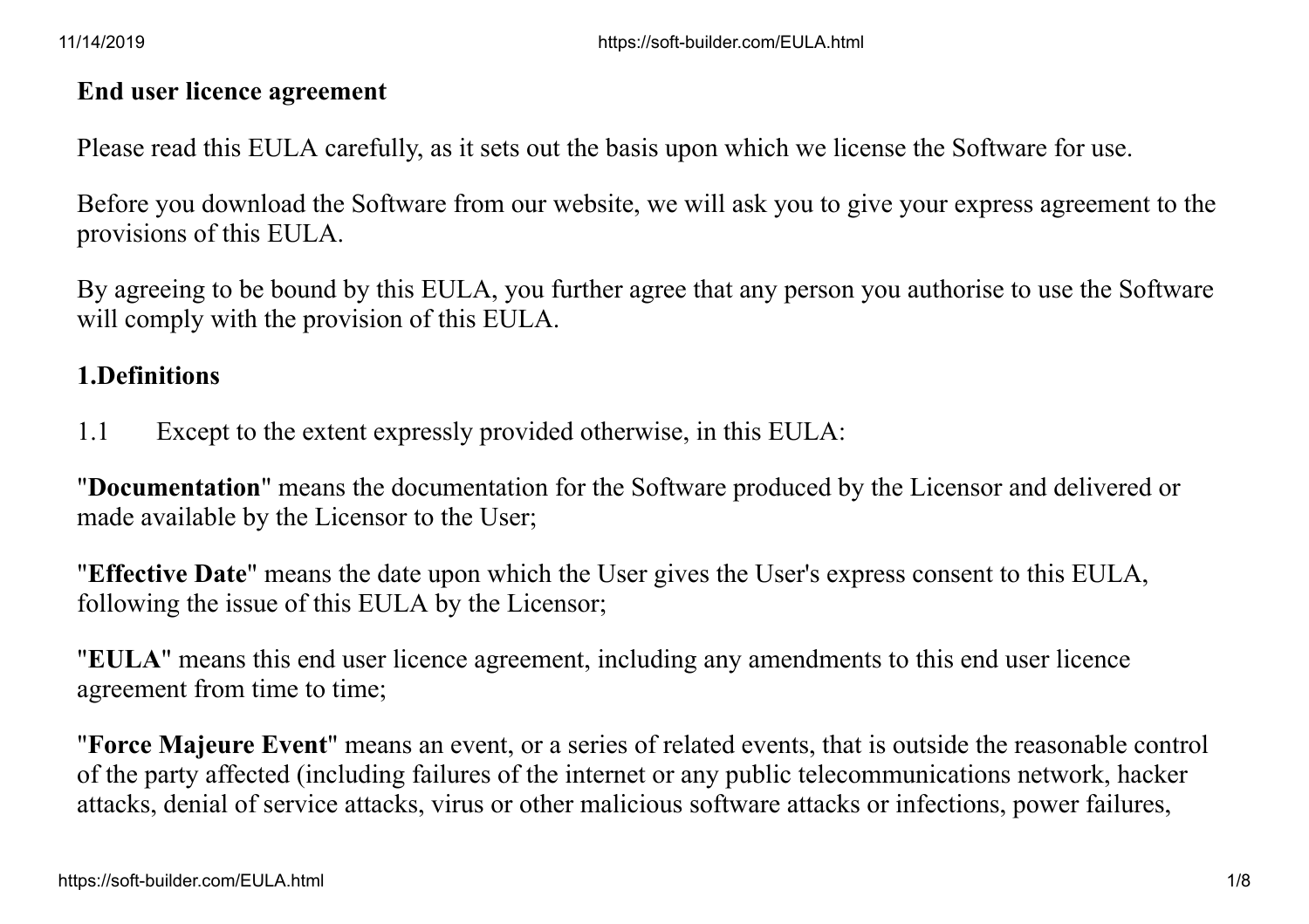11/14/2019 https://soft-builder.com/EULA.html

industrial disputes affecting any third party, changes to the law, disasters, explosions, fires, floods, riots, terrorist attacks and wars);

"**Intellectual Property Rights**" means all intellectual property rights wherever in the world, whether registrable or unregistrable, registered or unregistered, including any application or right of application for such rights (and these "intellectual property rights" include copyright and related rights, database rights, confidential information, trade secrets, know-how, business names, trade names, trade marks, service marks, passing off rights, unfair competition rights, patents, petty patents, utility models, semi-conductor topography rights and rights in designs);

"**Licensor**" means Softbuilder, a company incorporated in France;

"**Software**" means ERBuilder;

"**Software Specification**" means the specification for the Software set out in the Documentation;

"**Source Code**" means the Software code in human-readable form or any part of the Software code in human-readable form, including code compiled to create the Software or decompiled from the Software, but excluding interpreted code comprised in the Software;

"**Term**" means the term of this EULA, commencing in accordance with Clause 2.1 and ending in accordance with Clause 2.2; and

"**User**" means the person to whom the Licensor grants a right to use the Software under this EULA.

# **2.Term**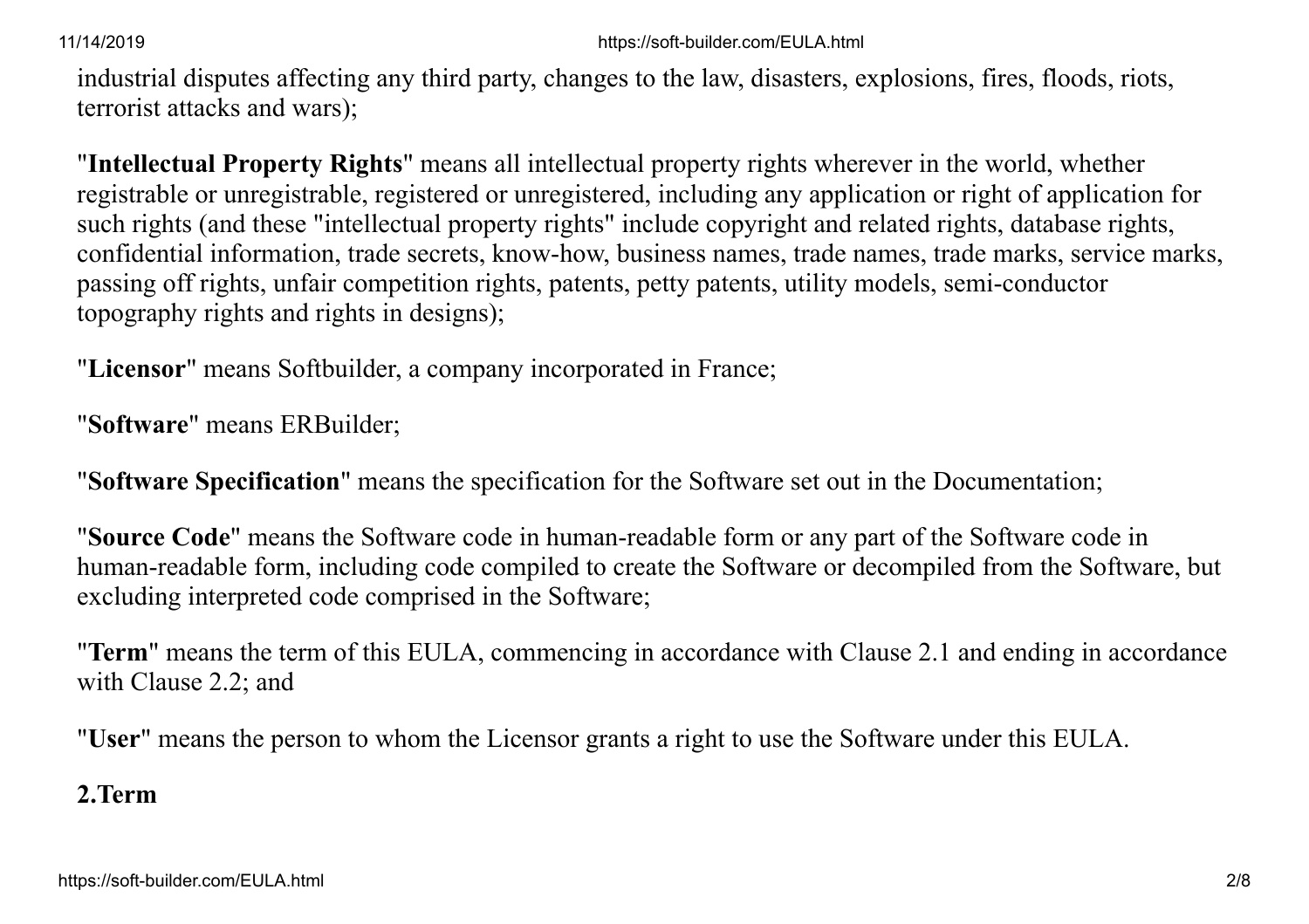2.1 This EULA shall come into force upon the Effective Date.

2.2 This EULA shall continue in force indefinitely, subject to termination in accordance with Clause 8 or any other provision of this EULA.

### **3.Licence**

3.1 The Licensor hereby grants to the User from the date of supply of the Software to the User until the end of the Term a worldwide, non-exclusive licence to:

(a) install a single instance of the Software;

(b) use a single instance of the Software in accordance with the Documentation; and

(c) create, store and maintain up to 3 back-up copies of the Software,

subject to the limitations and prohibitions set out and referred to in this Clause 3.

3.2 The User may not sub-license and must not purport to sub-license any rights granted under Clause 3.1 without the prior written consent of the Licensor.

3.3 Save to the extent expressly permitted by this EULA or required by applicable law on a nonexcludable basis, any licence granted under this Clause 3 shall be subject to the following prohibitions:

(a) the User must not sell, resell, rent, lease, loan, supply, publish, distribute or redistribute the Software;

(b) the User must not alter, edit or adapt the Software; and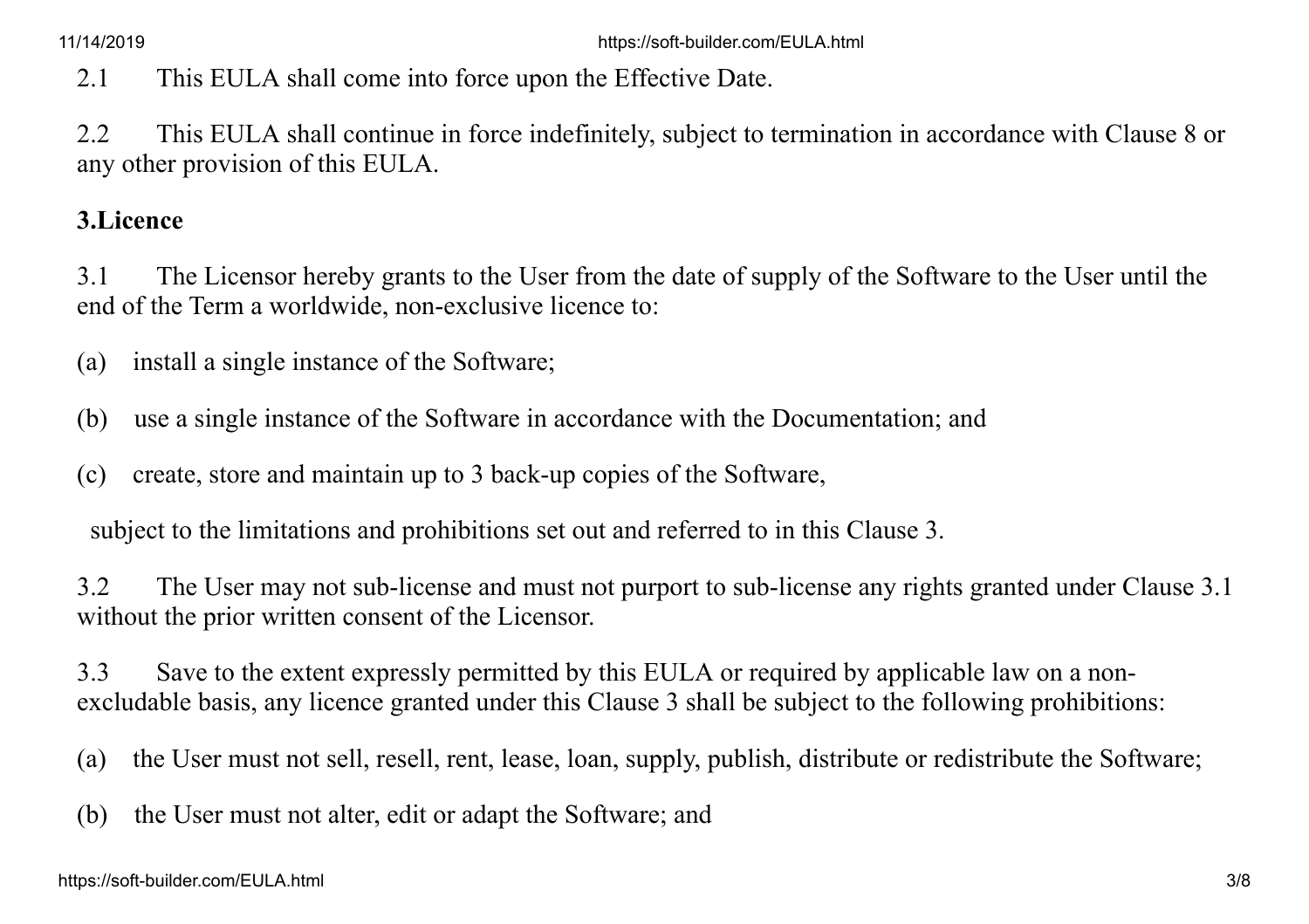(c) the User must not decompile, de-obfuscate or reverse engineer, or attempt to decompile, de-obfuscate or reverse engineer, the Software.

3.4 The User shall be responsible for the security of copies of the Software supplied to the User under this EULA (or created from such copies) and shall use all reasonable endeavours (including all reasonable security measures) to ensure that access to such copies is restricted to persons authorised to use them under this EULA.

# **4.Source Code**

4.1 Nothing in this EULA shall give to the User or any other person any right to access or use the Source Code or constitute any licence of the Source Code.

# **5.No assignment of Intellectual Property Rights**

5.1 Nothing in this EULA shall operate to assign or transfer any Intellectual Property Rights from the Licensor to the User, or from the User to the Licensor.

# **6.Acknowledgements and warranty limitations**

6.1 The User acknowledges that complex software is never wholly free from defects, errors and bugs; and subject to the other provisions of this EULA, the Licensor gives no warranty or representation that the Software will be wholly free from defects, errors and bugs.

6.2 The User acknowledges that complex software is never entirely free from security vulnerabilities; and subject to the other provisions of this EULA, the Licensor gives no warranty or representation that the Software will be entirely secure.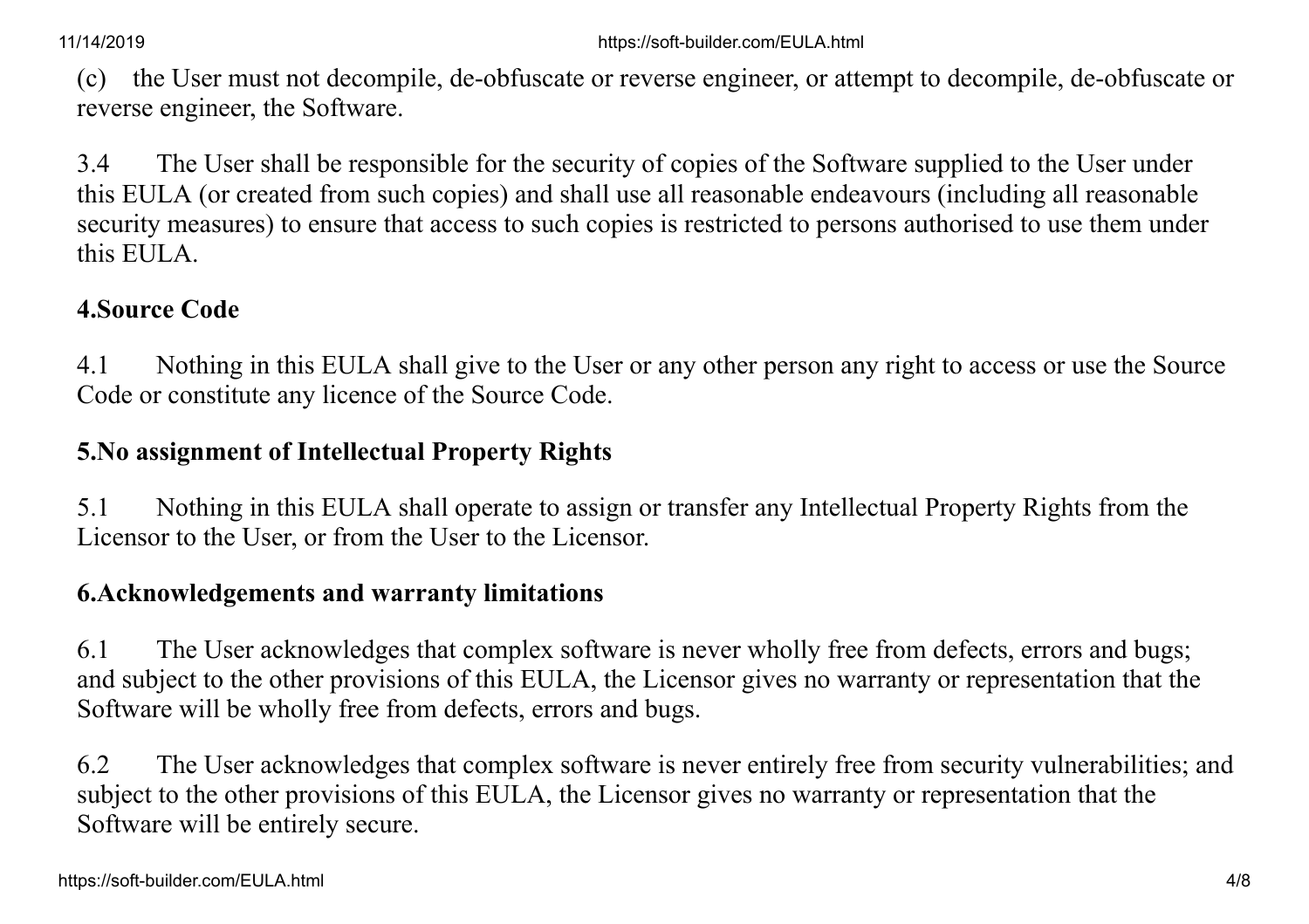6.3 The User acknowledges that the Licensor will not provide any legal, financial, accountancy or taxation advice under this EULA or in relation to the Software; and, except to the extent expressly provided otherwise in this EULA, the Licensor does not warrant or represent that the Software or the use of the Software by the User will not give rise to any legal liability on the part of the User or any other person.

# **7.Limitations and exclusions of liability**

7.1 The limitations and exclusions of liability set out in this Clause 7 and elsewhere in this EULA govern all liabilities arising under this EULA or relating to the subject matter of this EULA, including liabilities arising in contract, in tort (including negligence) and for breach of statutory duty, except to the extent expressly provided otherwise in this EULA.

7.2 The Licensor will not be liable to the User in respect of any losses arising out of a Force Majeure Event.

- 7.3 The Licensor will not be liable to the User in respect of any loss of profits or anticipated savings.
- 7.4 The Licensor will not be liable to the User in respect of any loss of revenue or income.

7.5 The Licensor will not be liable to the User in respect of any loss of business, contracts or opportunities.

7.6 The Licensor will not be liable to the User in respect of any loss or corruption of any data, database or software.

7.7 The Licensor will not be liable to the User in respect of any special, indirect or consequential loss or damage.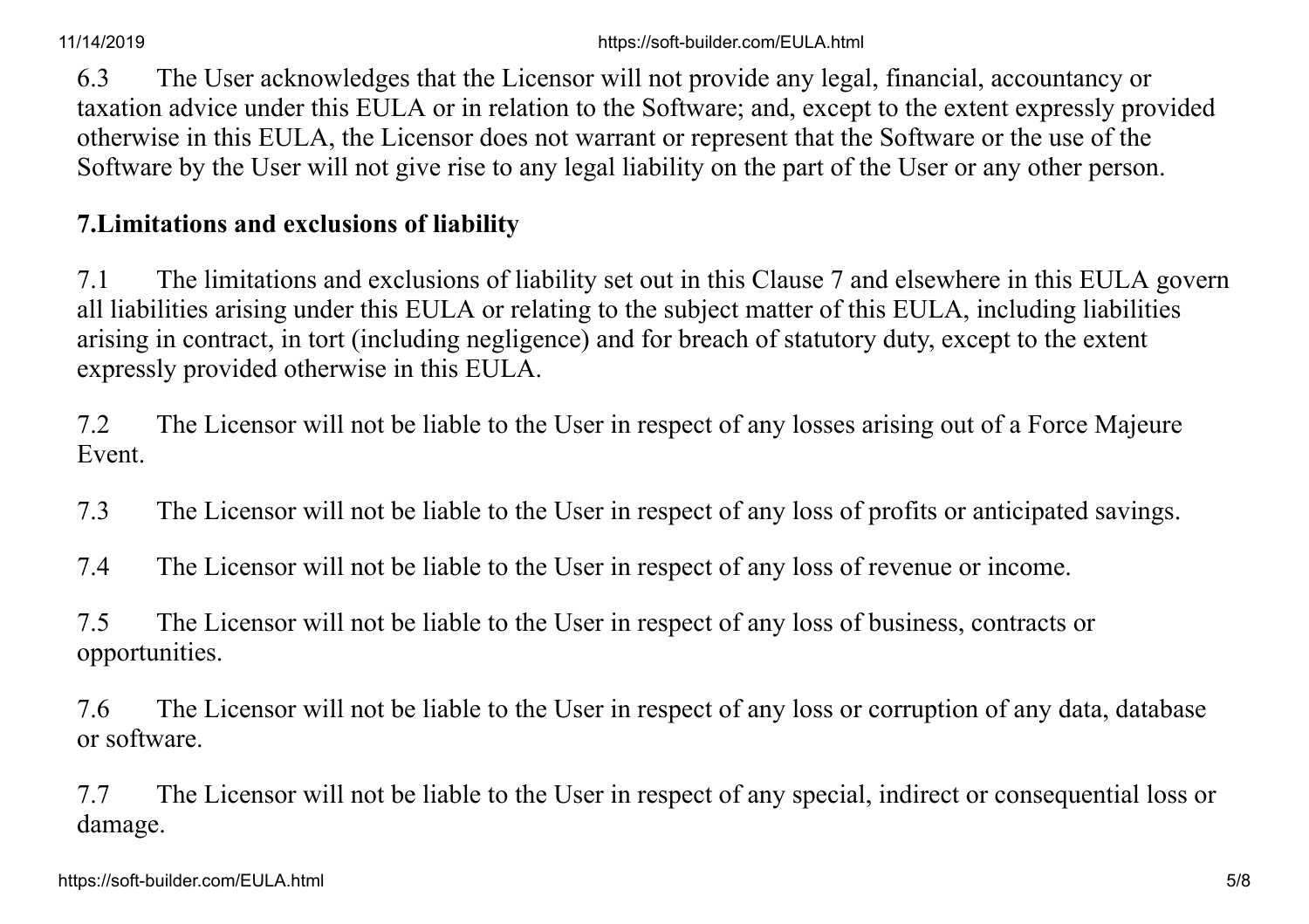#### **8.Termination**

The Licensor may terminate this EULA immediately by giving written notice of termination to the User if:

(a) the User commits any breach of this EULA; or

(b) the User persistently breaches this EULA (irrespective of whether such breaches collectively constitute a material breach).

### **9.Effects of termination**

9.1 Upon the termination of this EULA, all of the provisions of this EULA shall cease to have effect, save that the following provisions of this EULA shall survive and continue to have effect (in accordance with their express terms or otherwise indefinitely): Clauses 1, 3.1, 7, 9, 10 and 11.

9.2 Except to the extent that this EULA expressly provides otherwise, the termination of this EULA shall not affect the accrued rights of either party.

9.3 For the avoidance of doubt, the licences of the Software in this EULA shall terminate upon the termination of this EULA; and, accordingly, the User must immediately cease to use the Software upon the termination of this EULA.

9.4 Within 10 Business Days following the termination of this EULA, the User must:

(a) return to the Licensor or dispose of as the Licensor may instruct all media in its possession or control containing the Software; and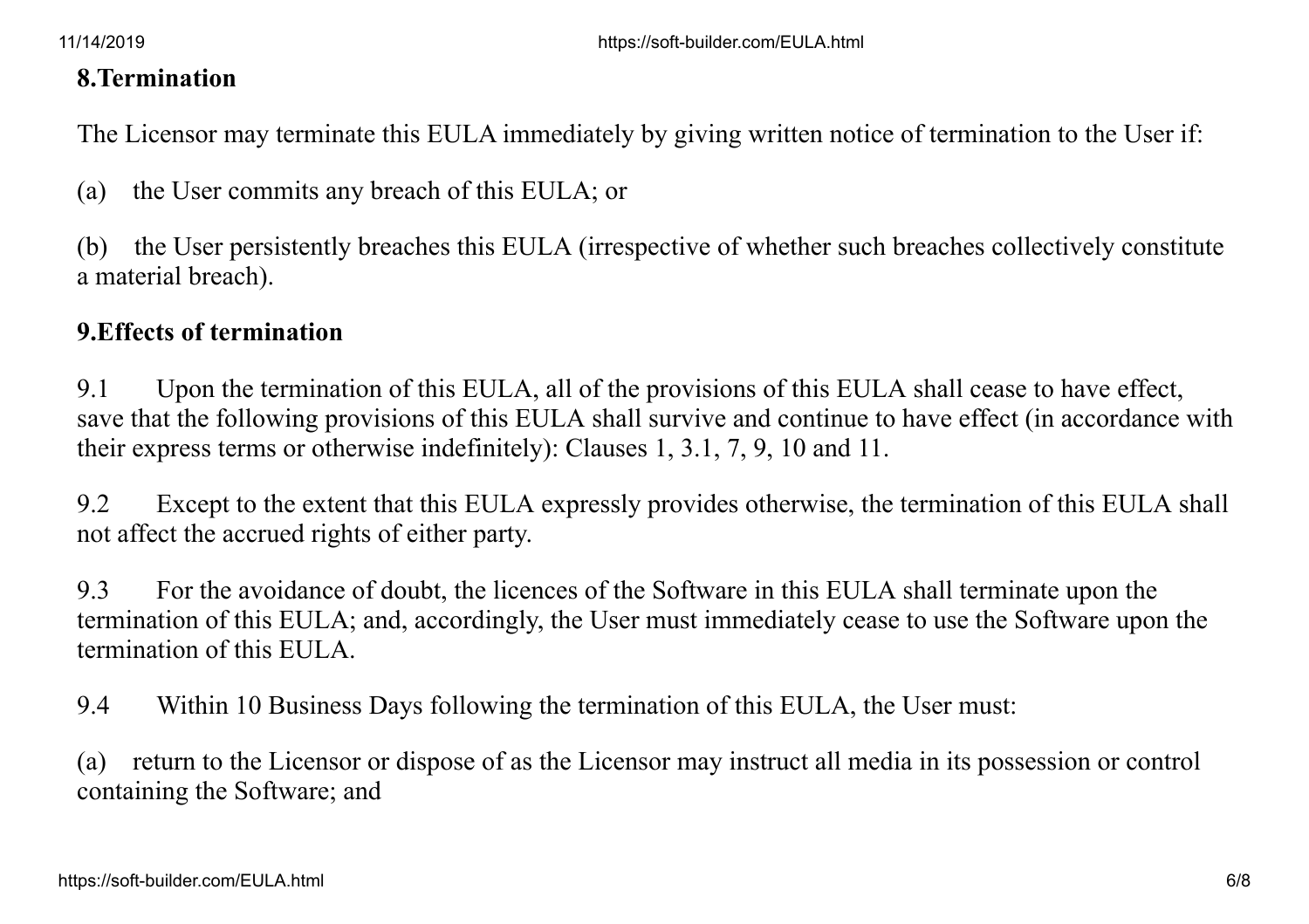(b) irrevocably delete from all computer systems in its possession or control all copies of the Software.

### **10.General**

10.1 No breach of any provision of this EULA shall be waived except with the express written consent of the party not in breach.

10.2 If any provision of this EULA is determined by any court or other competent authority to be unlawful and/or unenforceable, the other provisions of this EULA will continue in effect. If any unlawful and/or unenforceable provision would be lawful or enforceable if part of it were deleted, that part will be deemed to be deleted, and the rest of the provision will continue in effect (unless that would contradict the clear intention of the parties, in which case the entirety of the relevant provision will be deemed to be deleted).

10.3 This EULA may not be varied except by a written document signed by or on behalf of each of the parties.

10.4 The User hereby agrees that the Licensor may assign the Licensor's contractual rights and obligations under this EULA to any third party. Save to the extent expressly permitted by applicable law, the User must not without the prior written consent of the Licensor assign, transfer or otherwise deal with any of the User's contractual rights or obligations under this EULA.

10.5 This EULA is made for the benefit of the parties, and is not intended to benefit any third party or be enforceable by any third party. The rights of the parties to terminate, rescind, or agree any amendment, waiver, variation or settlement under or relating to this EULA are not subject to the consent of any third party.